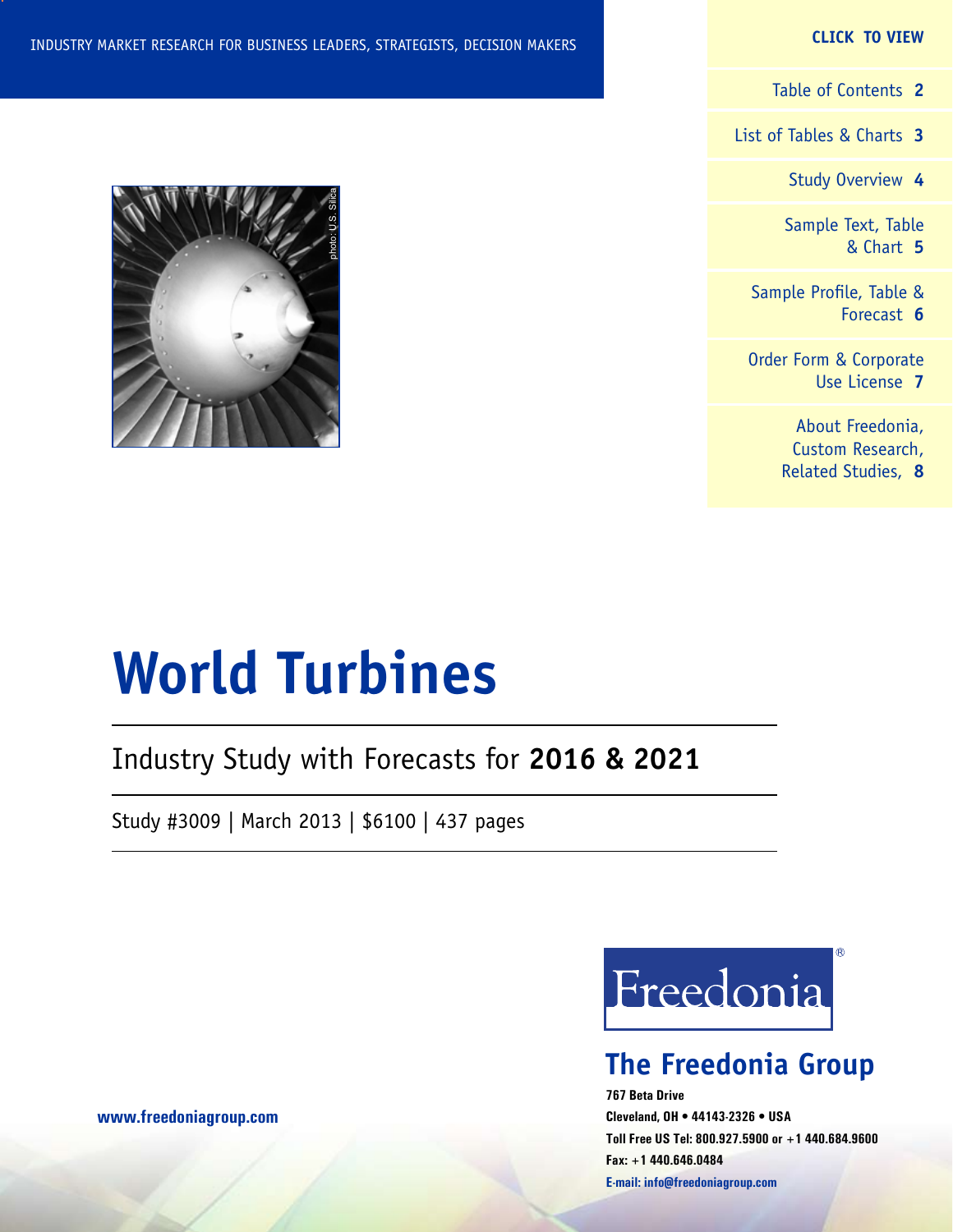### <span id="page-1-0"></span>Study #3009 March 2013 \$6100 437 Pages

## **World Turbines**

Industry Study with Forecasts for *2016 & 2021*

## **Table of Contents**

### Executive Summary

### Market EnvironmenT

| World Population Outlook 5                   |
|----------------------------------------------|
| World Economic Overview  6                   |
| Recent Historical Trends  6                  |
| World Economic Outlook  8                    |
| World Industrial Overview 12                 |
| World Manufacturing Outlook13                |
| World Fixed Investment Outlook15             |
| Aerospace Equipment Manufacturing Trends. 17 |
| World Electric Power Generation Outlook21    |
|                                              |
| Distributed Power/Micropower23               |
| World Wind Energy Overview 24                |
| Turbine Pricing Patterns26                   |
| Turbine Technology Trends28                  |
| <b>Basic Turbine Operation</b>               |
| & Actuation Methods29                        |
| Alternative/Competitive Power Sources 31     |
|                                              |
|                                              |
| Environmental & Regulatory Issues35          |

### **OVERVIEW**

| Electric Power Generation45           |  |
|---------------------------------------|--|
|                                       |  |
|                                       |  |
|                                       |  |
|                                       |  |
|                                       |  |
|                                       |  |
|                                       |  |
| Turbine Generators & Generator Sets70 |  |
|                                       |  |
|                                       |  |
|                                       |  |

### NORTH AMERICA

### WESTERN EUROPE

| Other Western Europe  163 |  |
|---------------------------|--|
|                           |  |

### ASIA/PACIFIC

### other regions

| Central & South America  212      |  |
|-----------------------------------|--|
| Supply & Demand  213              |  |
| Outlook & Suppliers  215          |  |
|                                   |  |
| Other Central & South America 223 |  |
|                                   |  |
|                                   |  |
| Outlook & Suppliers  231          |  |
|                                   |  |
|                                   |  |
|                                   |  |
| Other Eastern Europe 248          |  |
|                                   |  |
| Supply & Demand  255              |  |
| Outlook & Suppliers  257          |  |
|                                   |  |

### INDUSTRY STRUCTURE

| Industry Composition & Market Share 263  |  |
|------------------------------------------|--|
| Electric Power Generation  265           |  |
|                                          |  |
| Product Development & Manufacturing  269 |  |
| Marketing & Distribution  270            |  |
| Financial Issues & Requirements 271      |  |
| Mergers & Acquisitions 273               |  |
| Cooperative Agreements 277               |  |

### Company Profiles

| Bharat Heavy Electricals 317 |  |
|------------------------------|--|

| Caterpillar Incorporated  321                |  |
|----------------------------------------------|--|
| China Chang Jiang Energy  324                |  |
| Dongfang Electric Corporation 326            |  |
| Doosan Heavy Industries and Construction 328 |  |
|                                              |  |
|                                              |  |
|                                              |  |
| Gamesa Corporación Tecnólogica  338          |  |
|                                              |  |
|                                              |  |
|                                              |  |
| Honeywell International 360                  |  |
|                                              |  |
|                                              |  |
| Mitsubishi Heavy Industries 370              |  |
|                                              |  |
|                                              |  |
| Rolls-Royce Holdings  388                    |  |
|                                              |  |
|                                              |  |
|                                              |  |
|                                              |  |
|                                              |  |
|                                              |  |
| Vestas Wind Systems  429                     |  |
|                                              |  |
|                                              |  |

Freedonia

## **List of Tables/Charts**

Xinjiang Goldwind Science & Technology....... 437

### Executive Summary

|--|--|--|--|--|

### Market EnvironmenT

| 1 World Population by Region  6            |
|--------------------------------------------|
| 2 World Gross Domestic Product by Region12 |
| 3 World Manufacturing Value                |
| Added by Region15                          |
| 4 World Fixed Investment by Region 17      |
| 5 World Aerospace Equipment                |
| Shipments by Region20                      |
| 6 World Electric Power                     |
| Generation by Region 23                    |
| 7 World Wind Power by Country, 2011 26     |
|                                            |

### **OVERVIEW**

| 1 World Turbine Product          |
|----------------------------------|
| Demand by Region 42              |
| Cht World Turbine Product Demand |
|                                  |
| 2 World Turbine Product          |
| Demand by Application44          |
|                                  |

(continued on following page)

### [Click here to purchase online](http://www.freedoniagroup.com/DocumentDetails.aspx?Referrerid=FM-Bro&StudyID=3009)

### **Page 2 [Order now, click here!](#page-6-0)**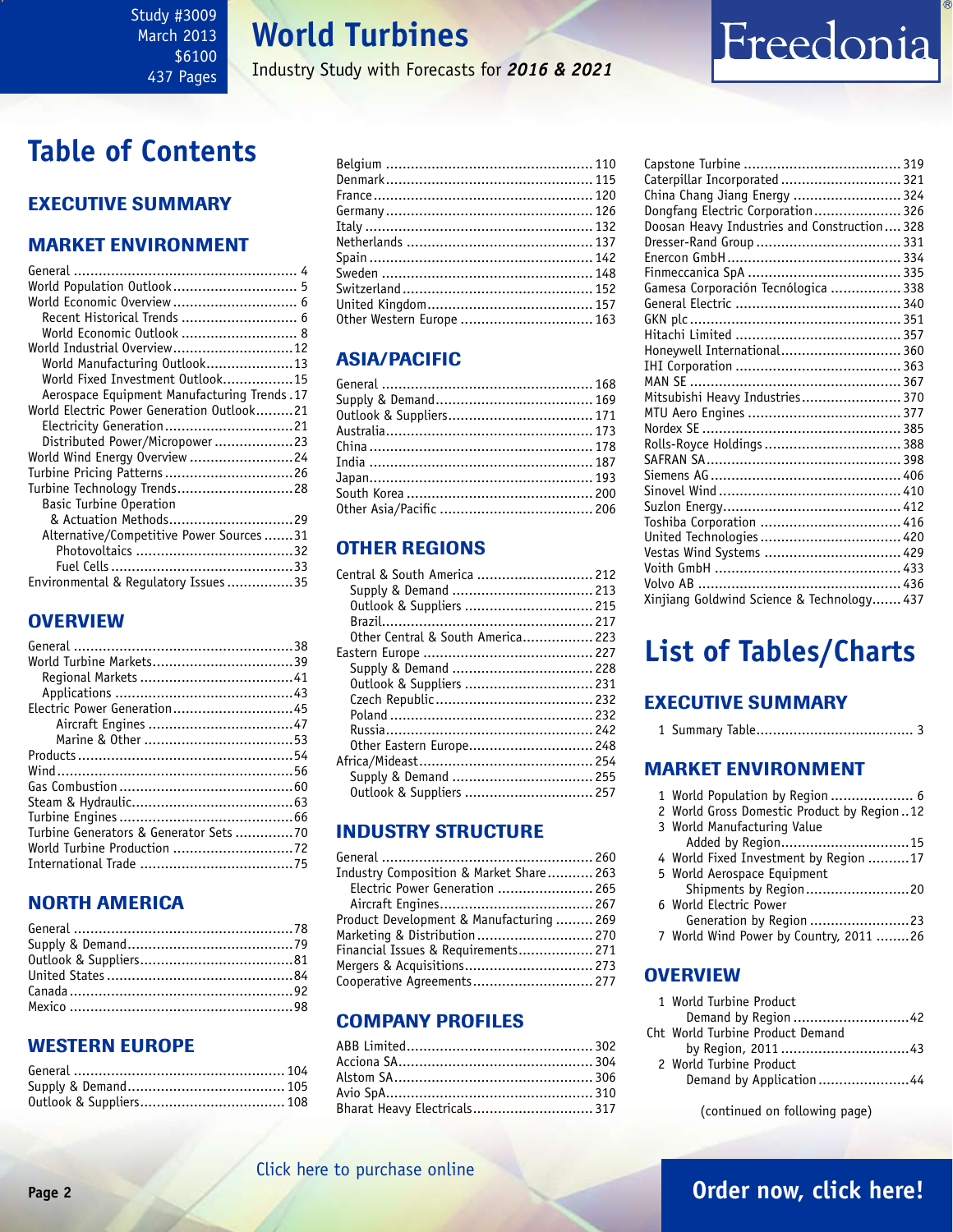### <span id="page-2-0"></span>Study #3009 March 2013 \$6100 437 Pages

## **World Turbines**

Industry Study with Forecasts for *2016 & 2021*

## **List of Tables/Charts**

| (continued from previous page)                                          |
|-------------------------------------------------------------------------|
| Cht World Turbine Product Demand                                        |
| by Application, 201145<br>3 World Electric Power Generation Turbine     |
| Product Demand by Region47<br>4 World Turbine-Based Aircraft            |
| Engine Demand by Region49                                               |
| 5 Turbine Engine Producers                                              |
| for Selected Aircraft 50<br>6 World Marine & Other Applications Turbine |
| Product Demand by Region54                                              |
| 7 World Turbine Product Demand by Type55                                |
| Cht World Turbine Product Demand                                        |
| 8 World Wind Turbine Demand by Region 60                                |
| 9 World Gas Combustion Turbine                                          |
|                                                                         |
| 10 World Steam & Hydraulic Turbine                                      |
| Demand by Region  66                                                    |
| 11 World Turbine Engine Demand by Region70                              |
| 12 World Turbine Generator & Generator                                  |
| 13 World Turbine Product                                                |
|                                                                         |
| Cht World Turbine Product Shipments                                     |
|                                                                         |
| 14 World Turbine Product                                                |
| Net Exports by Region 77                                                |

### NORTH AMERICA

| 1 North America: Turbine         |
|----------------------------------|
| Product Supply & Demand 81       |
| 2 North America: Turbine Product |
|                                  |
| 3 United States: Turbine Product |
| Supply & Demand88                |
| 4 United States: Turbine Product |
| Demand by Application91          |
| 5 Canada: Turbine Product        |
|                                  |
| 6 Canada: Turbine Product        |
|                                  |
| 7 Mexico: Turbine Product        |
|                                  |
| 8 Mexico: Turbine Product        |
| Demand by Application 103        |
|                                  |

### WESTERN EUROPE

| 1 Western Europe: Turbine Product |  |
|-----------------------------------|--|
| Supply & Demand 108               |  |
| 2 Western Europe: Turbine Product |  |
| Demand by Application 110         |  |
| 3 Belgium: Turbine Product        |  |
| Supply & Demand 113               |  |
| 4 Belgium: Turbine Product        |  |
| Demand by Application  115        |  |
|                                   |  |

| 5  | Denmark: Turbine Product                                      |
|----|---------------------------------------------------------------|
|    | Supply & Demand 118                                           |
| 6  | Denmark: Turbine Product<br>Demand by Application  120        |
| 7  | France: Turbine Product                                       |
|    | Supply & Demand 123                                           |
| 8  | France: Turbine Product                                       |
| 9  | Demand by Application  125<br>Germany: Turbine Product        |
|    | Supply & Demand 129                                           |
| 10 | Germany: Turbine Product                                      |
|    | Demand by Application  132                                    |
| 11 | Italy: Turbine Product<br>Supply & Demand 135                 |
| 12 | Italy: Turbine Product                                        |
|    | Demand by Application  137                                    |
| 13 | Netherlands: Turbine Product                                  |
|    | Supply & Demand 140                                           |
|    | 14 Netherlands: Turbine Product<br>Demand by Application  142 |
| 15 | Spain: Turbine Product Demand                                 |
|    | Supply & Demand 145                                           |
| 16 | Spain: Turbine Product                                        |
|    | Demand by Application  147                                    |
| 17 | Sweden: Turbine Product<br>Supply & Demand 150                |
|    | 18 Sweden: Turbine Product                                    |
|    | Demand by Application  152                                    |
| 19 | Switzerland: Turbine Product                                  |
| 20 | Supply & Demand 155<br>Switzerland: Turbine Product           |
|    | Demand by Application  157                                    |
| 21 | United Kingdom: Turbine Product                               |
|    | Supply & Demand 160                                           |
| 22 | United Kingdom: Turbine Product                               |
| 23 | Demand by Application  162<br>Other Western Europe: Turbine   |
|    | Product Supply & Demand  165                                  |
| 24 | Other Western Europe: Turbine                                 |
|    | Product Demand by Application 167                             |
|    |                                                               |
|    | <b>ASIA/PACIFIC</b>                                           |
|    |                                                               |

| 1 Asia/Pacific: Turbine Product |  |
|---------------------------------|--|
| Supply & Demand 171             |  |
| 2 Asia/Pacific: Turbine Product |  |
| Demand by Application  173      |  |
| 3 Australia: Turbine Product    |  |
| Supply & Demand 176             |  |
| 4 Australia: Turbine Product    |  |
| Demand by Application 178       |  |
| 5 China: Turbine Product        |  |
| Supply & Demand 182             |  |
| 6 China: Turbine Product        |  |
| Demand by Application  187      |  |
| 7 India: Turbine Product        |  |
| Supply & Demand 191             |  |
| 8 India: Turbine Product        |  |
| Demand by Application  193      |  |
| 9 Japan: Turbine Product        |  |
| Supply & Demand 197             |  |
|                                 |  |

|  | 10 Japan: Turbine Product         |  |
|--|-----------------------------------|--|
|  | Demand by Application 200         |  |
|  | 11 South Korea: Turbine Product   |  |
|  | Supply & Demand 203               |  |
|  | 12 South Korea: Turbine Product   |  |
|  |                                   |  |
|  | 13 Other Asia/Pacific: Turbine    |  |
|  | Product Supply & Demand  209      |  |
|  | 14 Other Asia/Pacific: Turbine    |  |
|  | Product Demand by Application 211 |  |
|  |                                   |  |

Freedonia

### OTHER REGIONS

|               | 1 Central & South America: Turbine     |
|---------------|----------------------------------------|
|               | Product Supply & Demand  215           |
| $\mathcal{P}$ | Central & South America: Turbine       |
|               | Product Demand by Application 217      |
| 3             | Brazil: Turbine Product                |
|               | Supply & Demand 220                    |
| 4             | Brazil: Turbine Product                |
|               | Demand by Application  222             |
| 5             | Other Central & South America: Turbine |
|               | Product Supply & Demand  225           |
| 6             | Other Central & South America: Turbine |
|               | Product Demand by Application 227      |
| 7             | Eastern Europe: Turbine Product        |
|               | Supply & Demand 230                    |
|               | 8 Eastern Europe: Turbine Product      |
|               | Demand by Application  232             |
|               | 9 Czech Republic: Turbine Product      |
|               | Supply & Demand 235                    |
|               | 10 Czech Republic: Turbine Product     |
|               | Demand by Application  237             |
| 11            | Poland: Turbine Product                |
|               | Supply & Demand 240                    |
| 12            | Poland: Turbine Product                |
|               | Demand by Application  242             |
| 13            | Russia: Turbine Product                |
|               | Supply & Demand 245                    |
| 14            | Russia: Turbine Product                |
|               | Demand by Application  248             |
| 15            | Other Eastern Europe: Turbine          |
|               | Product Supply & Demand  251           |
| 16            | Other Eastern Europe: Turbine          |
|               | Product Demand by Application 253      |
|               | 17 Africa/Mideast: Turbine Product     |
|               | Supply & Demand 257                    |
|               | 18 Africa/Mideast: Turbine Product     |
|               | Demand by Application  259             |

### INDUSTRY STRUCTURE

1 Turbine Product Sales by Company, 2011 262 Cht World Turbine Product Market Share by Company, 2011........................... 264 Cht World Electric Power Generation Turbine Market Share by Company, 2011 ........ 266 Cht World Turbine-Based Aircraft Engine Market Share by Company, 2011 ........ 269 2 Selected Acquisitions & Divestitures...... 275

3 Selected Cooperative Agreements.......... 280

### **Page 3 [Order now, click here!](#page-6-0)**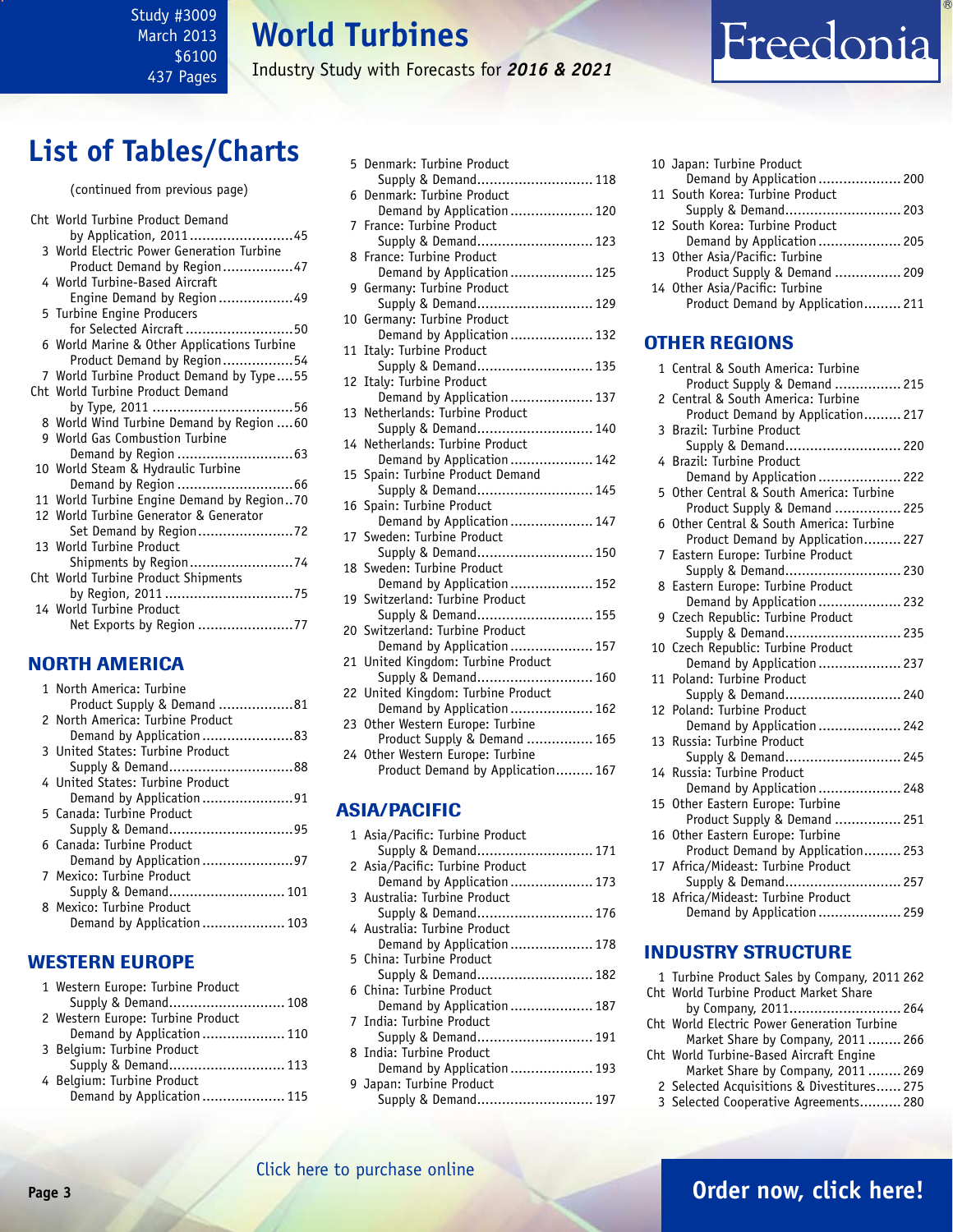### **World Turbines**

<span id="page-3-0"></span>Study #3009 March 2013 \$6100 437 Pages

Industry Study with Forecasts for *2016 & 2021*

### *Wind turbines will continue to be the fastest growing turbine product type through 2016, but a much higher base of existing capacity will limit the growth rate to a more moderate level.*

### **World demand to rise 6.4% annually through 2016**

The world market for turbines and related products is forecast to rise 6.4 percent annually to nearly \$162 billion in 2016. This will represent a deceleration from the pace of the 2006-2011 period, primarily caused by a slowdown in sales of wind turbines. The global wind turbine market expanded sevenfold between 2001 and 2011 to become the single largest turbine product segment, overtaking turbine engines. Wind turbines will continue to be the fastest growing turbine product type through 2016, but a much higher base of existing capacity will limit the growth rate.

Demand for gas combustion turbines is expected to accelerate to a 7.3 percent annual growth rate through 2016. The market for gas turbines will benefit from a transition from coal to natural gas for electric power generation. In North America, the development of shale resources in the US has led to significantly lower gas prices in recent years, allowing gas-fired and combined-cycle plants to take on an expanded role in power generation. The continued transition away from coal will lead to increased investment in natural gas plants, spurring demand for gas turbines.

### **Demand growth in China to outpace US market**

Between 2006 and 2011, the turbine market in China posted a 27 percent



annual growth rate, by far the fastest in the world. The largest of these gains occurred in the wind turbine market, which saw demand multiply by a factor of nearly 15. China has become the largest market for wind turbines in the world, accounting for 43 percent of existing global capacity in megawatt (MW) terms at year-end 2011. Through 2016, the fastest growth in turbine demand will occur in Australia, which is investing heavily in wind power in order to reduce its dependence on carbon. Strong increases in turbine sales are also expected throughout the rest of the Asia/Pacific region.

The US, which is the second largest national market for turbine products

behind China, will grow at an average pace through 2016, aided by an expanding market for gas turbines in power generation applications, continued healthy gains in demand for wind turbines, and an acceleration in new aircraft production. Mexico, fueled by increasing development of wind power, will be the second fastest growing market for turbine products worldwide. Western Europe will remain the slowest growing regional market, largely due to the maturity of its wind energy sector. However, the region still holds significant potential for offshore wind power, and gains in wind turbine demand will accelerate relative to the 2006-2011 pace.

Freedonia

Copyright 2013 The Freedonia Group, Inc.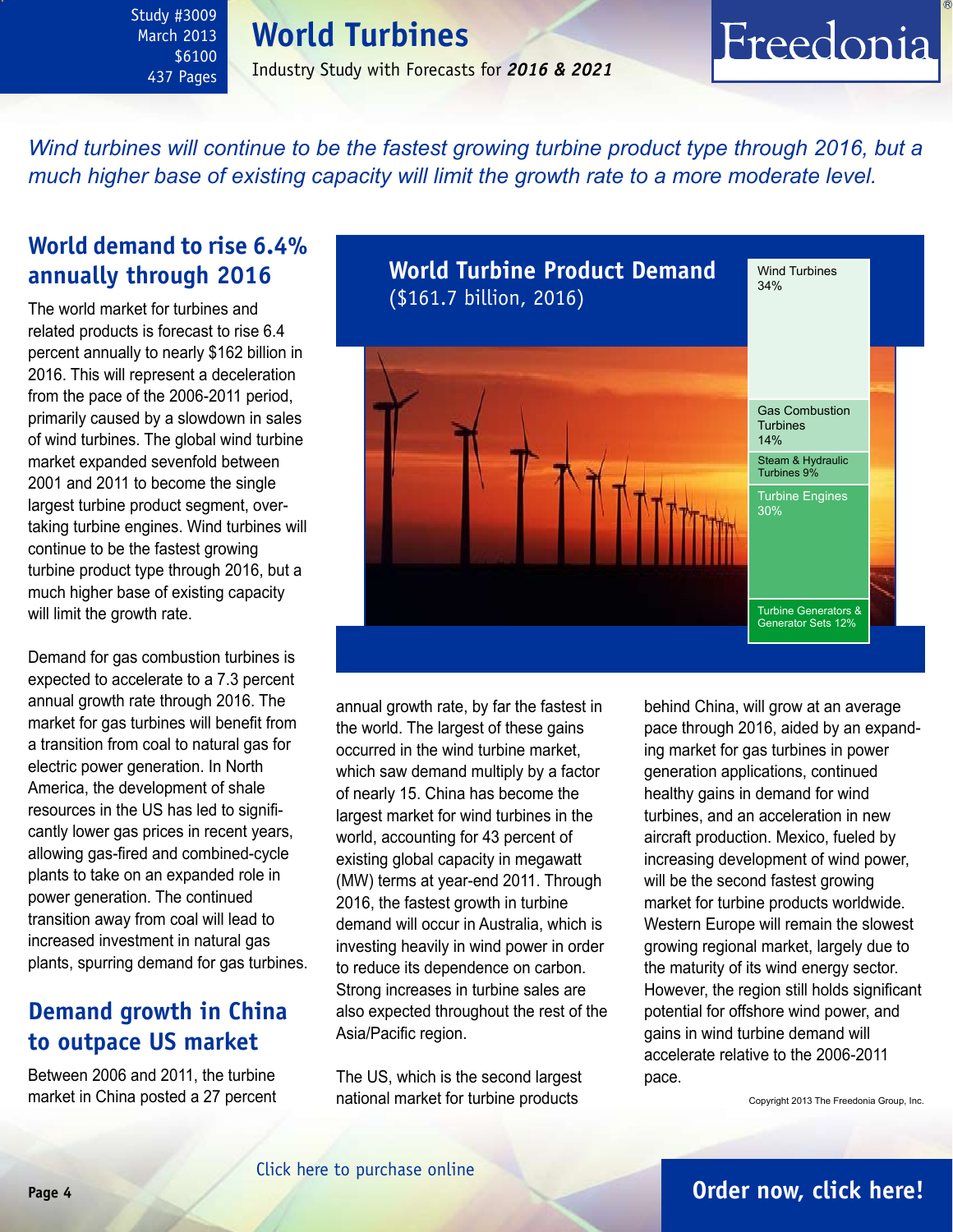## **World Turbines**

Industry Study with Forecasts for *2016 & 2021*

l

## **Sample Text, Table & Chart**

<span id="page-4-0"></span>Study #3009 March 2013 \$6100 437 Pages

### **TABLE VI-9**

Freedonia

#### **JAPAN: TURBINE PRODUCT SUPPLY & DEMAND (million dollars)**



 $198$  Copyright 2013

and caused regulatory officials to re-examine turbine guideli



### **Page 5 [Order now, click here!](#page-6-0)**

#### [Click here to purchase online](http://www.freedoniagroup.com/DocumentDetails.aspx?Referrerid=FM-Bro&StudyID=3009)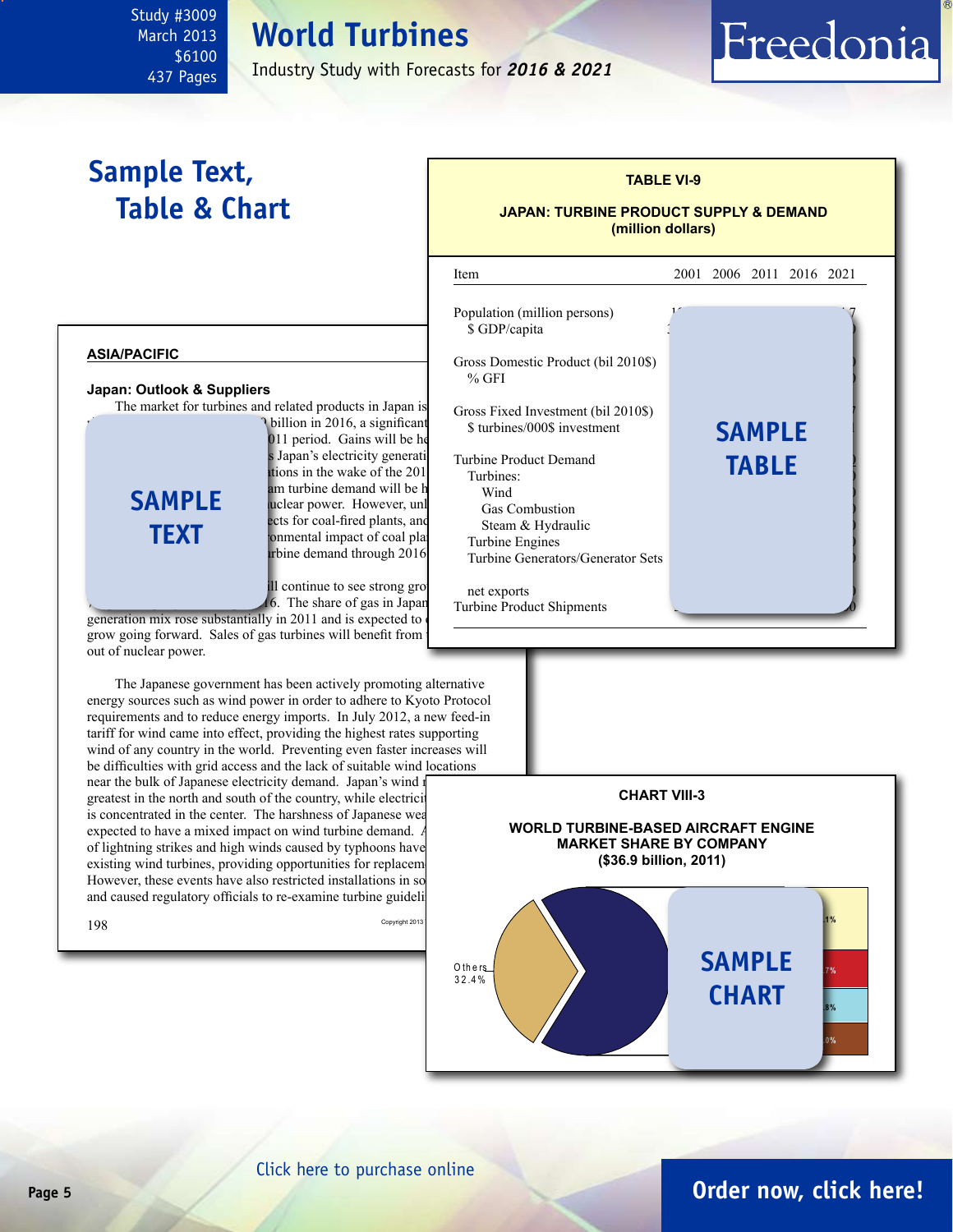### <span id="page-5-0"></span>Study #3009 March 2013 \$6100 437 Pages

## **World Turbines**

Industry Study with Forecasts for *2016 & 2021*

## **Sample Profile, Table & Forecast**



#### **COMPANY PROFILES**

**Sinovel Wind Group Company Limited**

Culture Building 59 Zhongguar Haidian Distr China  $86-10-6251-5$ http://www.si

Revenues: \$1. Employment: Key Products

Sinovel Wind is involved in the design, development, and production of large scale wind turbines for the renewable energy market. The Company completed an initial public offering in January 2011.

**sample**

**profile**

The Company is active in the world turbine industry via the manufacture of large scale wind turbines with output capacities of 1.5, 3.0, 5.0, and 6.0 megawatts (MW). These turbines are designed to adapt to various wind resources and environmental conditions, and are suitable for onshore, offshore, and intertidal applications. Additional features of Sinovel Wind's wind turbines include variable speed control properties, pitch regulated systems, and double fed inductive generators. In 2011, the wind turbine output capacity installed by the Company totaled 2,945 megawatts (MW). Furthermore, as of December 2011, Sinovel Wind had a total installed output capacity of 12,989 MW.

In China, Sinovel Wind's operations include facilities in Dalian, Liaoning; Yancheng, Jiangsu; Jiuquan, Gansu; and Baotou, Inner Mongolia that are involved in research, development, manufacturing, and other activities. In July 2012, the Company announced plans to

 $410 \,$  Copyright 2013 The Freedonia Group, Inc.

"Shipments of turbine products from Japanese facilities are projected to increase 5.6 percent annually to \$5.9 billion in 2016, a substantial improvement from the 2006-2011 performance. However, gains in output will not be able to match the fast growth in domestic demand, leading the country to become a net importer of turbine products. Along with gains in domestic consumption, Japanese output will be stimulated by ..." --Section VI, pg. 199

Freedonia

[Click here to purchase online](http://www.freedoniagroup.com/DocumentDetails.aspx?Referrerid=FM-Bro&StudyID=3009)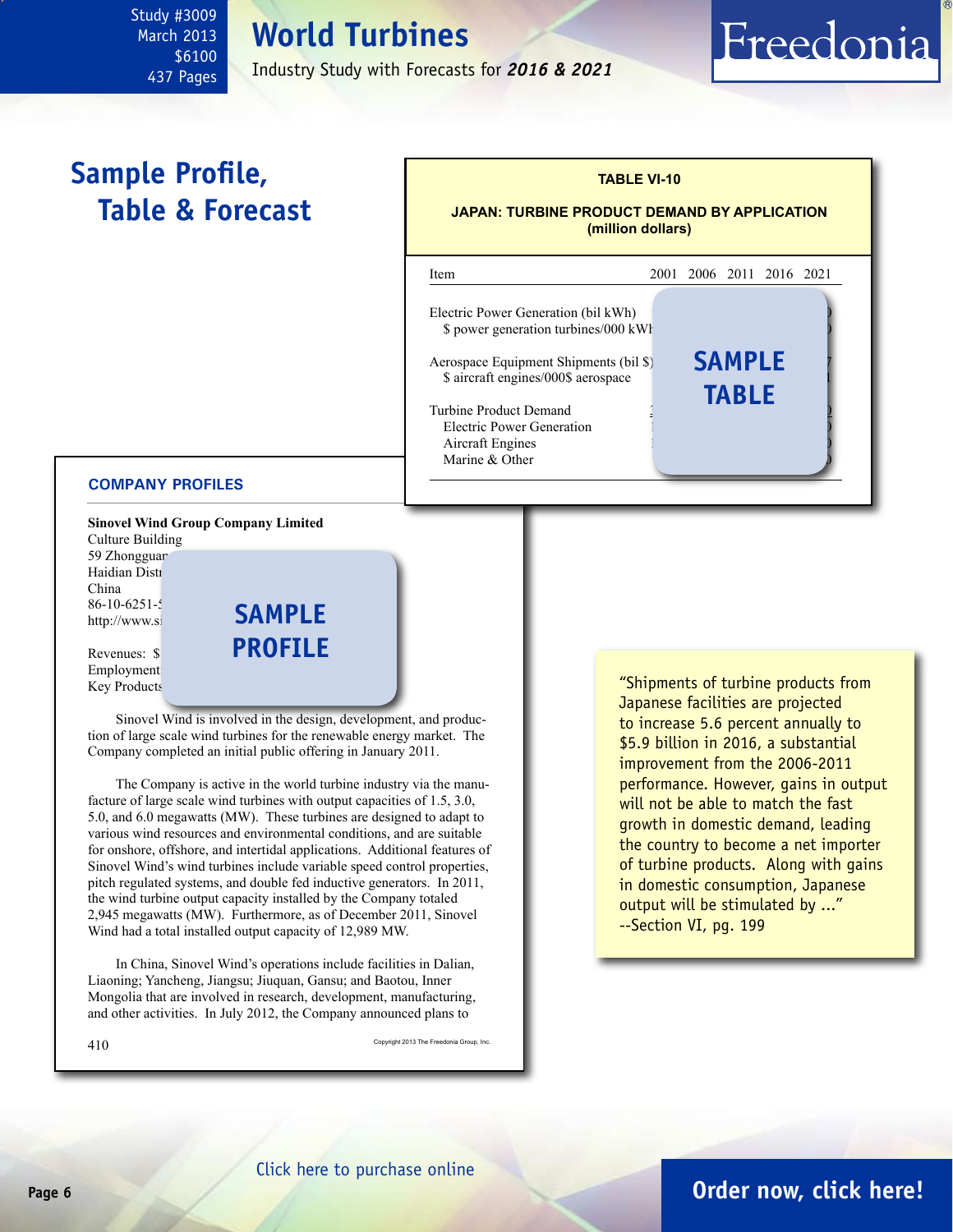### <span id="page-6-0"></span>**ORDER INFORMATION**

**Five Convenient Ways to Order**

INDUSTRY MARKET RESEARCH FOR BUSINESS LEADERS, STRATEGISTS, DECISION MAKERS

# Freedonia

**ONLINE: [www.freedoniagroup.com](http://www.freedoniagroup.com/DocumentDetails.aspx?Referrerid=FM-Bro&StudyID=3009)**

**MAIL: Print out and complete the order form and send to The Freedonia Group (see address at the bottom of this form)**

**PHONE: Call toll free, 800.927.5900 (US) or +1 440.684.9600**

**FAX: +1 440.646.0484 (US)**

**EMAIL: [info@freedoniagroup.com](mailto:info@freedoniagroup.com)**

#### **Free Handling & Shipping**

**There is NO charge for handling or UPS shipping in the US. Expect delivery in 3 to 5 business days. Outside the US, Freedonia provides free airmail service. Express delivery is available at cost.**

#### **Orders Outside of the US**

**Checks must be made payable in US funds, drawn against a US bank and mailed directly to The Freedonia Group. For wire transfers please contact our customer service department at info@ freedoniagroup.com. Credit cards accepted.**

#### **Credit Card Orders**

**For convenience, Freedonia accepts American Express, MasterCard or Visa. Credit card purchases must include account number, expiration date and authorized signature.**

#### **Save 15%**

**If you order three (3) different titles at the same time, you can receive a 15% discount. If your order is accompanied by a check or wire transfer, you may take a 5% cash discount (discounts do not apply to Corporate Use Licenses).**

#### **Corporate Use License**

**Now every decision maker in your organization can act on the key intelligence found in all Freedonia studies. For an additional \$2600, companies receive unlimited use of an electronic version (PDF) of the study. Place it on your intranet, e-mail it to coworkers around the world, or print it as many times as you like,** 

### [Click here to learn more about](http://www.freedoniagroup.com/pdf/FreedoniaCULBro.pdf)  [the Corporate Use License](http://www.freedoniagroup.com/pdf/FreedoniaCULBro.pdf)

| <b>ORDER FORM</b><br><b>F-WEB.</b> 3009                                                                                                                                                                                        |                           |
|--------------------------------------------------------------------------------------------------------------------------------------------------------------------------------------------------------------------------------|---------------------------|
|                                                                                                                                                                                                                                |                           |
|                                                                                                                                                                                                                                |                           |
|                                                                                                                                                                                                                                |                           |
| $+$ \$2600<br>Corporate Use License (add to study price) *                                                                                                                                                                     |                           |
| Additional Print Copies @ \$600 each *                                                                                                                                                                                         |                           |
| Total (including selected option) \$                                                                                                                                                                                           |                           |
| □ Enclosed is my check (5% discount) drawn on a US bank and payable to<br>The Freedonia Group, Inc., in US funds (Ohio residents add 7.75% sales tax)                                                                          | Street  No PO Box please) |
|                                                                                                                                                                                                                                |                           |
| □ Bill my company □ American Express □ MasterCard □ Visa                                                                                                                                                                       |                           |
| <b>MM</b><br>YY                                                                                                                                                                                                                |                           |
|                                                                                                                                                                                                                                |                           |
| Credit Card #<br><b>Expiration Date</b>                                                                                                                                                                                        |                           |
| Signature experience and the state of the state of the state of the state of the state of the state of the state of the state of the state of the state of the state of the state of the state of the state of the state of th |                           |
|                                                                                                                                                                                                                                |                           |

**\* Please check appropriate option and sign below to order an electronic version of the study.**

#### **Corporate Use License Agreement**

**The above captioned study may be stored on the company's intranet or shared directory, available to company employees. Copies of the study may be made, but the undersigned represents that distribution of the study will be limited to employees of the company.**

#### **Individual Use License Agreement**

**The undersigned hereby represents that the above captioned study will be used by only \_\_\_ individual(s) who are employees of the company and that the study will not be loaded on a network for multiple users. In the event that usage of the study changes, the Company will promptly notify Freedonia of such change and will pay to Freedonia the appropriate fee based on Freedonia's standard fee schedule then in effect. Note: Entire company corporate use license, add \$2600; one additional user, add \$600; two additional users, add \$1200; three additional users, add \$1800.**

**Signature Signature**

**The Freedonia Group, Inc. 767 Beta Drive • Cleveland, OH • 44143-2326 • USA • [Web site: www.freedoniagroup.com](http://www.freedoniagroup.com/Home.aspx?ReferrerId=FM-Bro) Tel US: 800.927.5900 or +1 440.684.9600 • Fax: +1 440.646.0484 • [e-mail: info@freedoniagroup.com](mailto:info@freedoniagroup.com)**